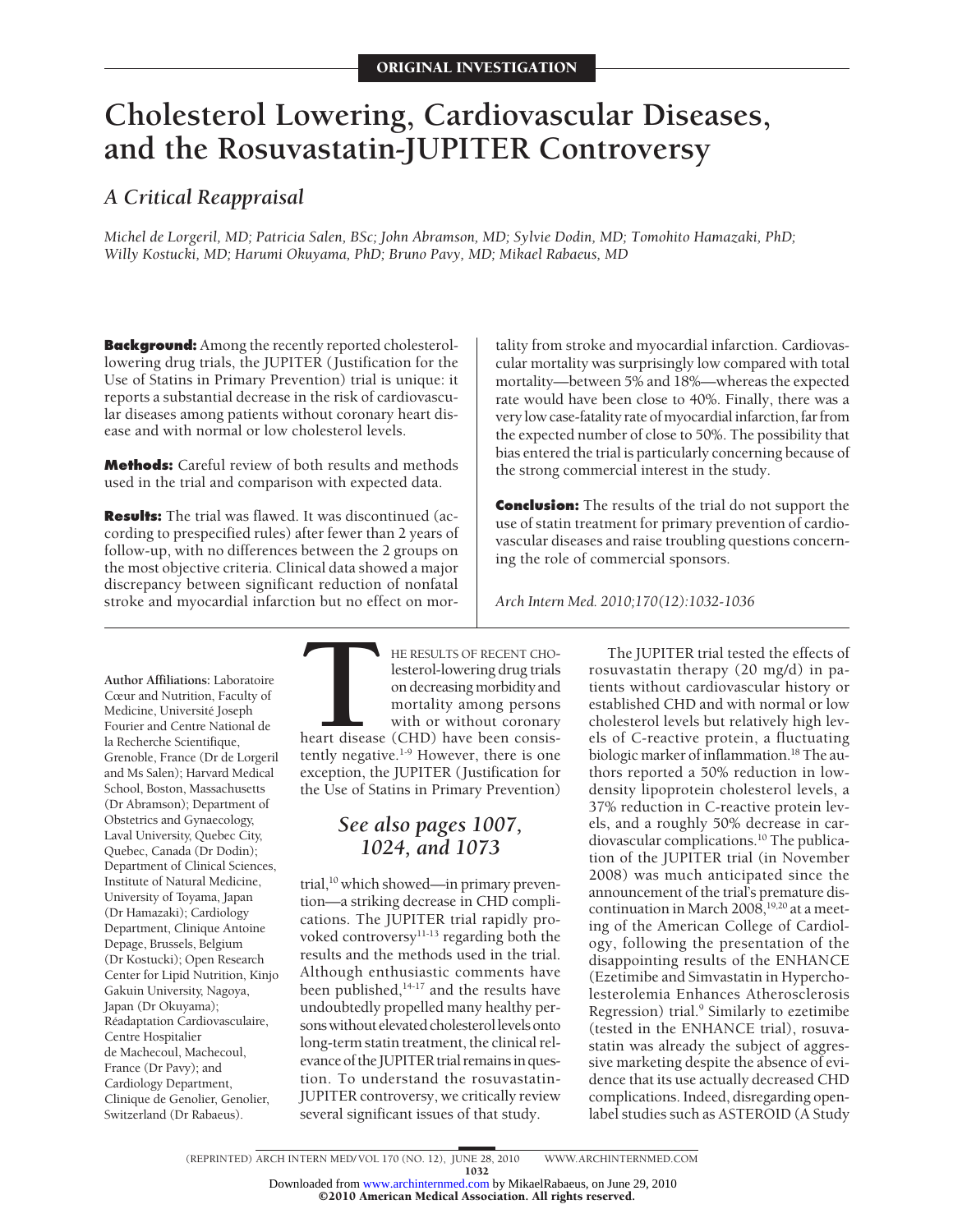to Evaluate the Effect of Rosuvastatin on Intravascular Ultrasound-Derived Coronary Atheroma Burden), $^{21}$  3 trials with rosuvastatin (CORONA [Controlled Rosuvastatin Multinational Trial in Heart Failure],<sup>1</sup> GISSI-HF [Gruppo Italiano per lo Studio della Sopravvivenza nell'Infarto Miocardio–Heart Failure],<sup>3</sup> and AURORA [A Study to Evaluate the Use of Rosuvastatin in Subjects on Regular Haemodialysis: An Assessment of Survival and Cardiovascular Events]<sup>5</sup>) had been conducted, and all had failed to provide evidence that rosuvastatin therapy reduces CHD complications. The failure of rosuvastatin to show a significant protective effect was also true for patients with established CHD, because most patients in the CORONA and GISSI-HF trials were survivors of a previous myocardial infarction.

## **METHODOLOGICAL PROBLEMS IN THE JUPITER TRIAL**

The JUPITER trial was prematurely terminated. Although having prespecified early stopping rules is a well-accepted feature of clinical trials, it is critical that the rules truly be prespecified. In the case of the JUPITER trial, the prespecified rules were not detailed in the published description of the study protocol.<sup>22</sup> Indeed, we still do not know which end point was used to define them, or which level of benefits—unexpected on the basis of the a priori calculated hypothesis<sup>22</sup>—was required to justify early termination. Also, it was recently shown that truncated trials are associated with greater effect sizes than trials that are not stopped early, and this effect is independent of the presence of statistical stopping rules.<sup>23</sup> In defending the decision to end the trial early, the JUPITER investigators stated that the decision was not made by them but by members of an independent safety-monitoring board.<sup>24</sup> However, the chairman of this board—an investigator of the Clinical Trial Service Unit of Oxford University, Oxford, England—has been, and still is, involved in many other industry-sponsored lipidlowering trials, raising issues of conflict of interest.<sup>25,26</sup>

Fueling concern about the termination of the study is that the data are not consistent with a large difference between treatment and placebo. The primary end point (**Table**, line 1) is a composite of cardiovascular complications, some of which—such as revascularization and hospital admission—are of less relevance because they are not complications but medical decisions. Taking only the hard end points of fatal and nonfatal myocardial infarction and stroke (Table, line 8)—the end points that are less open to bias and manipulation—the trial was stopped after only 240 events. Furthermore, there was no difference in the incidence of serious adverse events (total hospitalizations, prolongations of hospitalizations, cancer, and permanent disability) between the 2 groups.

Moreover, a close examination of the all-cause mortality curves (Figure 1D in the first JUPITER article<sup>10</sup>) shows that the curves were actually converging when the trial was ended, suggesting that the borderline significant difference between groups may have disappeared in case of a slightly longer follow-up. Strangely, in a subsequent article<sup>27</sup> that was apparently written to defuse the controversy, the all-cause mortality curves were truncated so that the previous converging portion was no longer displayed.

### **Table. A Summary of the JUPITER Trial Results<sup>a</sup>**

| <b>End Point</b>                                                                 | <b>Rosuvastatin</b><br>Group<br>$(n=8901)$ | <b>Placebo</b><br>Group<br>$(n=8901)$ |
|----------------------------------------------------------------------------------|--------------------------------------------|---------------------------------------|
| Primary end point <sup>b</sup>                                                   | 142                                        | 251                                   |
| Nonfatal myocardial infarction                                                   | 22                                         | 62                                    |
| Any myocardial infarction                                                        | 31                                         | 68                                    |
| Nonfatal stroke                                                                  | 30                                         | 58                                    |
| Any stroke                                                                       | 33                                         | 64                                    |
| Arterial revascularization                                                       | 71                                         | 131                                   |
| Hospitalization for unstable angina                                              | 16                                         | 27                                    |
| Myocardial infarction, stroke, or confirmed<br>deaths from cardiovascular causes | 83                                         | 157                                   |
| Death from any cause on known date                                               | 190                                        | 235                                   |

a Adapted from Ridker et al.<sup>10</sup>

<sup>b</sup>A combination of myocardial infarction, stroke, arterial revascularization, hospitalization for unstable angina, or death from cardiovascular causes.

# **CLINICAL AND EPIDEMIOLOGICAL INCONSISTENCIES IN THE JUPITER TRIAL**

In any trial, the consistency of clinical data must be examined to determine whether methodological flaws have increased the risk of bias. For instance, in cardiology, comparison of the rate of hard end points—fatal and nonfatal myocardial infarction and stroke, which represent most cardiovascular complications in any population—to those expected from a comparable population, at least in the placebo group, provides such a check on methodology.

At first glance (Table), the difference between the 2 groups in terms of hard end points seems impressive (157 vs 83 for placebo and rosuvastatin, respectively). But are these differences plausible? Although an "unequivocal reduction in cardiovascular mortality" was announced in March 2008 as the main justification for the premature trial termination,19,20 the absence of cardiovascular mortality data in the published article is striking. One may infer from the Table—although not indicated in the text—that the total number of fatal myocardial infarctions was 9 in the rosuvastatin group (the difference between 31 "any myocardial infarctions" and 22 "nonfatal myocardial infarctions") and 6 (68−62) in the placebo group. Similar calculations for fatal stroke (the difference between "any stroke" and "nonfatal stroke") show 3 (33−30) in the rosuvastatin group and 6 (64−58) in the placebo group.

Cardiovascular mortality (fatal stroke plus fatal myocardial infarction) would therefore be identical in both groups (12 vs 12). Such a lack of effect on cardiovascular mortality associated with a strong effect on nonfatal complications strongly suggests a bias in the data set and should have led to the continuation of the trial rather than to its premature ending. Other inconsistencies add to the confusion.

First, the ratio of fatal myocardial infarction (9 for rosuvastatin and 6 for placebo) to nonfatal myocardial infarction (22 and 62) is incredibly low, especially in the placebo group. Mortality from acute myocardial infarction is a very important issue in cardiology. The data would suggest that the hearts of the JUPITER patients were unexpectedly—and inexplicably—highly resistant to acute ischemia and infarction. The worst consequence of low

1033

<sup>(</sup>REPRINTED) ARCH INTERN MED/ VOL 170 (NO. 12), JUNE 28, 2010 WWW.ARCHINTERNMED.COM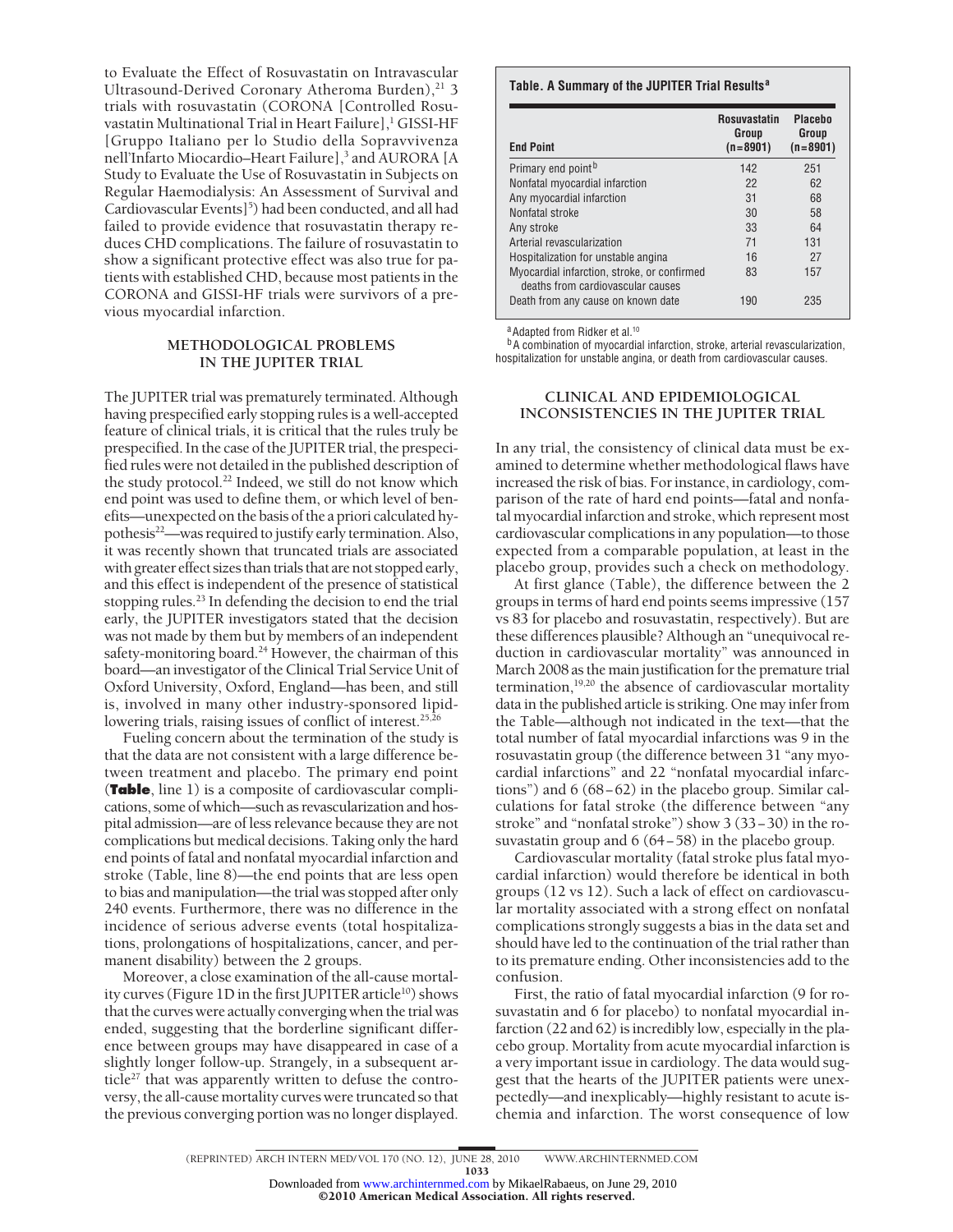myocardial resistance to ischemia is death, often sudden cardiac death (SCD). Myocardial infarction–related death, the "case-fatality rate" in epidemiological reports, is usually very high and is known, thanks to the World Health Organization's MONICA study, in many populations with very different risks.<sup>28</sup> Out of 100 patients who have a myocardial infarction, an average of 50 die immediately usually out of hospital—or within the 3 to 4 weeks that follow, and almost never fewer than 40 out of 100, even in populations with low cardiovascular mortality, for example in Japan and around the Mediterranean sea.<sup>28</sup> In the JUPITER trial, the case-fatality rate in the placebo group was incredibly low: 8.8%, a clinical inconsistency that suggests a major flaw in the study. Moreover, the casefatality rate in the rosuvastatin group was 29%. This rate was significantly different from that in the placebo group (Fisher exact test, *P*=.01) and more consistent with (though still lower than) the range reported in the MONICA study.<sup>28</sup> Another dilemma is raised by this figure as it would imply that the use of rosuvastatin tripled the case-fatality rate. This figure is not credible.

Second, other ways of calculating cardiovascular mortality in the JUPITER trial could be used. For instance, Chan et al<sup>29</sup> used the combined end point "myocardial infarction-stroke-confirmed death from cardiovascular causes" (line 8 of the Table), from which they removed nonfatal myocardial infarction (line 2) and nonfatal stroke (line 4). They calculated that the numbers of deaths from cardiovascular causes were 31 and 37 in the rosuvastatin and placebo groups, respectively, not a significant difference. Because the total number of fatal myocardial infarction and stroke was 12 in both groups, it would mean that there were 19 and 25 cardiovascular deaths that were not due to myocardial infarction or stroke.

The question raised is obvious: What are the causes of these so many "other" cardiovascular deaths? In the March 5, 2009, issue of the *New England Journal of Medicine*, Ridker and Glynn<sup>24</sup> explain that the calculations by Chan and colleagues are incorrect "because they do not account for deaths from vascular causes, such as aneurysm rupture." Would this mean that in the same period of time there were 6 fatal infarctions and 25 fatal aneurysm ruptures in the placebo group? This is highly unlikely and still does not explain why the calculations made by Chan and coauthors are incorrect. Even Ridker and Glynn write that the number of confirmed deaths from cardiovascular causes was 35 in the rosuvastatin group and 43 in the placebo group (no significant difference), based on "very strict end point classification criteria" that are not clearly described, and surprisingly do not mention SCD.

Sudden cardiac death actually is the simplest and most reliable diagnosis in cardiology because, contrary to myocardial infarction, there is no need for biologic and/or electrocardiographic criteria. It is defined as a death occurring within 1 hour after the first symptoms of heart attack—or as an unwitnessed death. $30$  It is therefore very surprising that no SCD is reported in the JUPITER trial because SCD usually represents about 65% to 70% of total cardiac mortality.<sup>31</sup> As previously underlined,<sup>32</sup> the way SCD is reported—or not reported—may be a good indicator of the quality of the methods used in a trial.

None of these clinically inconsistent numbers has been explained in the different JUPITER articles.10,27,33 Although it is quite unusual that the burden of calculating cardiovascular mortality is placed on the readers, all methods used, however, lead to the same conclusion: there is no significant difference in cardiovascular mortality between the 2 groups in the JUPITER trial. Moreover, cardiovascular mortality in the JUPITER trial appears to be unexpectedly low compared with total mortality between 5 and 18%, depending on the means of calculation—whereas the expected rate would have been close to 40% in a non-Japanese and non-Mediterranean population.28,34 These mortality data are not epidemiologically consistent, and the early termination of the JUPITER trial likely was, at least partly, responsible for that lack of consistency.

Therefore, the JUPITER data set appears biased. Three other trials<sup>1,3,5</sup> involving rosuvastatin therapy in highrisk patients did not show any protection. The authors of the JUPITER study fail to comment on these negative trials but go on to report secondary end point and subgroup analyses that appear to support the efficacy (and safety) of rosuvastatin therapy.<sup>35-38</sup> For example, an entire article was devoted to reporting a significant benefit in 1 secondary end point, reduction of venous thromboembolisms, $35$  whereas the significant increase in new diagnoses of diabetes among patients taking rosuvastatin—a no less important secondary outcome—was relegated to a short comment.<sup>10</sup> Similarly, secondary analyses of subgroups—women,<sup>36</sup> patients with moderate chronic kidney disease,  $37$  or persons 70 years or older  $38$  are subject to all the limitations of the main data set.

# **THE SPONSOR'S ROLE AND CONFLICTS OF INTEREST IN THE JUPITER TRIAL**

The JUPITER trial involved multiple conflicts of interest. It was conducted by a sponsor with obvious commercial interests. Nine of 14 authors of the JUPITER article<sup>10</sup> have financial ties to the sponsor. The principal investigator has a personal conflict of interest as a coholder of the patent for the C-reactive protein test.

The sponsor's pervasive role is clearly described in the second paragraph of the "Methods" section of the report: "the sponsor collected the trial data and monitored the study sites."10 It means that the sponsor's own investigators controlled and managed the raw data. This does not mean that raw data have been modified before being transmitted to statisticians, but it does increase the chance of bias seeping into the data set, as the misrepresentation of data about rofecoxib,<sup>39,40</sup> gabapentin,<sup>41</sup> and ENHANCE9,42-44 have shown.

In conclusion, the results of the JUPITER trial are clinically inconsistent and therefore should not change medical practice or clinical guidelines. The results of the JUPITER trial support concerns that commercially sponsored clinical trials are at risk of poor quality and bias. Documentation of the failure of the JUPITER trial to demonstrate a protective effect of rosuvastatin is all the more important as it occurred in the context of the failure of more than 12 other cholesterol-lowering trials published in recent years and in various clinical settings.<sup>1-9,45-48</sup> None of

1034

<sup>(</sup>REPRINTED) ARCH INTERN MED/ VOL 170 (NO. 12), JUNE 28, 2010 WWW.ARCHINTERNMED.COM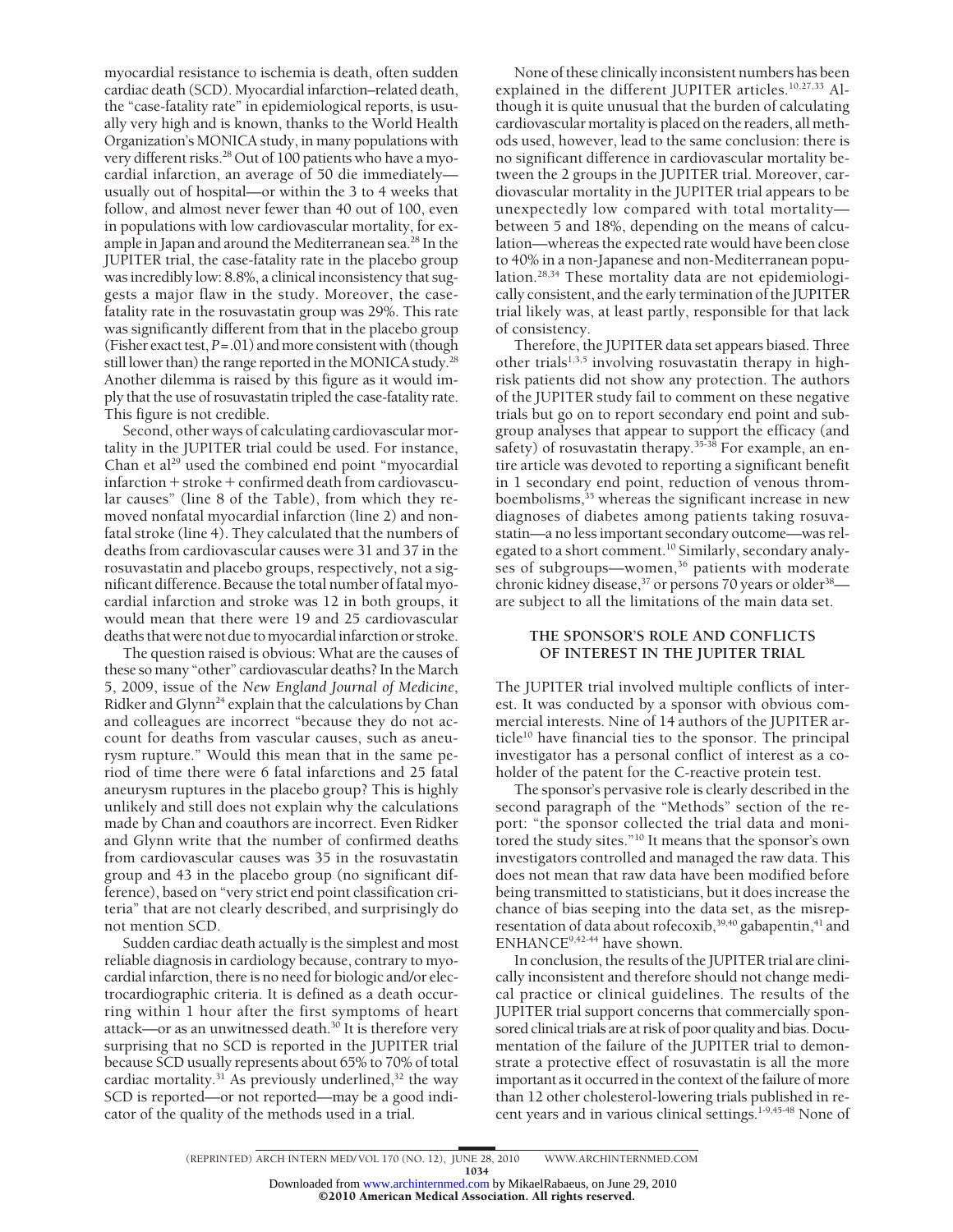these trials provided significant evidence of protection against CHD complications—especially fatal complications—by cholesterol lowering. Two other cholesterollowering studies were either not published<sup>49</sup> or abruptly halted<sup>50</sup> because of lack of effect. These failures strongly suggest that the presumed preventive effects of cholesterollowering drugs have been considerably exaggerated.<sup>32,51</sup>

Clearly, the time has come for a critical reappraisal of cholesterol-lowering and statin treatments for the prevention of CHD complications. The emphasis on pharmaceuticals for the prevention of CHD diverts individual and public health attention away from the proven efficacy of adopting a healthy lifestyle, including regular physical activity, not smoking, and a Mediterranean-style diet.<sup>52,53</sup>

### **Accepted for Publication:** April 20, 2010.

**Correspondence:** Michel de Lorgeril, MD, Laboratoire Cœur and Nutrition, Faculté de Médecine, TIMC-IMAG, Université Joseph Fourier and Centre National de la Recherche Scientifique, UMR 5525, Domaine de la Merci, 38706 La Tronche, France (michel.delorgeril @ujf-grenoble.fr).

**Author Contributions:** *Study concept and design:* de Lorgeril and Rabaeus. *Acquisition of data:* Hamazaki. *Analysis and interpretation of data:* de Lorgeril, Salen, Abramson, Dodin, Hamazaki, Kostucki, Okuyama, and Pavy. *Drafting of the manuscript:* de Lorgeril and Rabaeus. *Critical revision of the manuscript for important intellectual content:* de Lorgeril, Salen, Abramson, Dodin, Hamazaki, Kostucki, Okuyama, Pavy, and Rabaeus. *Statistical analysis:* de Lorgeril and Abramson. *Administrative, technical, and material support:* Abramson. *Study supervision:* Kostucki and Rabaeus.

**Financial Disclosure:** Dr Abramson has served as an expert for plaintiffs' attorneys in litigation involving the pharmaceutical industry (not involving rosuvastatin), as an unpaid consultant to the Federal Bureau of Investigation and the Department of Justice in investigations involving the pharmaceutical industry, and as a consultant to Wells Fargo Insurance Services.

**Disclaimer:** The opinions and analyses expressed by the authors do not necessarily reflect the opinions of the authors' affiliated institutions.

## **REFERENCES**

- 1. Kjekshus J, Apetrei E, Barrios V, et al; CORONA Group. Rosuvastatin in older patients with systolic heart failure. *N Engl J Med*. 2007;357(22):2248-2261.
- 2. Barter PJ, Caulfield M, Eriksson M, et al; ILLUMINATE Investigators. Effects of torcetrapib in patients at high risk for coronary events. *N Engl J Med*. 2007; 357(21):2109-2122.
- 3. Tavazzi L, Maggioni AP, Marchioli R, et al; GISSI-HF Investigators. Effect of rosuvastatin in patients with chronic heart failure (the GISSI-HF trial): a randomized, double-blind, placebo-controlled trial. *Lancet*. 2008;372(9645):1231-1239.
- 4. Rossebø AB, Pedersen TR, Boman K, et al; SEAS Investigators. Intensive lipid lowering with simvastatin and ezetimibe in aortic stenosis. *N Engl J Med*. 2008; 359(13):1343-1356.
- 5. Fellström BC, Jardine AG, Schmieder ME, et al; AURORA Study Group. Rosuvastatin and cardiovascular events in patients undergoing hemodialysis. *N Engl J Med*. 2009;360(14):1395-1407.
- 6. Wanner C, Krane V, März W, et al; German Diabetes and Dialysis Study Investigators. Atorvastatin in patients with type 2 diabetes mellitus undergoing hemodialysis. *N Engl J Med*. 2005;353(3):238-248.
- 7. Knopp RH, d'Emden M, Smilde JG, Pocock SJ. Efficacy and safety of atorvastatin in the prevention of cardiovascular end points in subjects with type 2 diabetes: the Atorvastatin Study for Prevention of Coronary Heart Disease End-

points in Non–Insulin-Dependent Diabetes Mellitus (ASPEN). *Diabetes Care*. 2006; 29(7):1478-1485.

- 8. Cowell SJ, Newby DE, Prescott RJ, et al; Scottish Aortic Stenosis and Lipid Lowering Trial, Impact on Regression (SALTIRE) Investigators. A randomized trial of intensive lipid-lowering therapy in calcific aortic stenosis. *N Engl J Med*. 2005; 352(23):2389-2397.
- 9. Kastelein JJ, Akdim F, Stroes ES, et al; ENHANCE Investigators. Simvastatin with or without ezetimibe in familial hypercholesterolemia. *N Engl J Med*. 2008;358 (14):1431-1443.
- 10. Ridker PM, Danielson E, Fonseca FA, et al; JUPITER Study Group. Rosuvastatin to prevent vascular events in men and women with elevated C-reactive protein. *N Engl J Med*. 2008;359(21):2195-2207.
- 11. Donner-Banzhoff N, Sönnichsen A. Statins and primary prevention of cardiovascular events. *BMJ*. 2008;337:a2576.
- 12. Nissen SE. The Jupiter trial: key findings, controversies and implications. *Curr Cardiol Rep*. 2009;11(2):81-82.
- 13. Vaccarino V, Bremner JD, Kelley ME. JUPITER: a few words of caution. *Circ Cardiovasc Qual Outcomes*. 2009;2(3):286-288.
- 14. Hlatky MA. Expanding the orbit of primary prevention: moving beyond JUPITER. *N Engl J Med*. 2008;359(21):2280-2282.
- 15. Spatz ES, Canavan ME, Desai MM. From here to JUPITER: identifying new patients for statin therapy using data from the 1999–2004 National Health and Nutrition Examination Survey. *Circ Cardiovasc Qual Outcomes*. 2009;2(1):41-48.
- 16. Wood S. Eyes trained on JUPITER: cardiologists seek details to understand how statin use may expand. Medscape Web site. http://www.medscape.com/viewarticle /583040. Accessed November 6, 2008.
- 17. Normal cholesterol? you may still be at risk. CardioSmart Web site. http://www .cardiosmart.org/News/Default.aspx?id=2238. Accessed November 9, 2008.
- 18. Bogaty P, Brophy JM, Boyer L, et al. Fluctuating inflammatory markers in patients with stable ischemic heart disease. *Arch Intern Med*. 2005;165(2):221-226.
- 19. O'Riordan M. Crestor outcomes study JUPITER closes early due to unequivocal evidence of benefit. theheart.org Web site. http://www.theheart.org/article/852735 .do. Accessed March 31, 2008.
- 20. O'Riordan M. JUPITER halted: rosuvastatin significantly reduces cardiovascular morbidity and mortality. Medscape Web site. http://medscapemobile.com /viewarticle/572270. Accessed April 1, 2008.
- 21. Ballantyne CM, Raichlen JS, Nicholls SJ, et al; ASTEROID Investigators. Effect of rosuvastatin therapy on coronary artery stenoses assessed by quantitative coronary angiography: a study to evaluate the effect of rosuvastatin on intravascular ultrasound-derived coronary atheroma burden. *Circulation*. 2008;117(19):2458- 2466.
- 22. Ridker PM; JUPITER Study Group. Rosuvastatin in the primary prevention of cardiovascular disease among patients with low levels of low-density lipoprotein cholesterol and elevated high-sensitivity C-reactive protein: rationale and design of the JUPITER trial. *Circulation*. 2003;108(19):2292-2297.
- 23. Bassler D, Briel M, Montori VM, et al; STOPIT-2 Study Group. Stopping randomized trials early for benefit and estimation of treatment effects: systematic review and meta-regression analysis. *JAMA*. 2010;303(12):1180-1187.
- 24. Ridker PM, Glynn RJ. Rosuvastatin in patients with elevated C-reactive protein [reply]. *N Engl J Med*. 2009;360(10):1041-1042.
- 25. Mueller PS, Montori VM, Bassler D, Koenig BA, Guyatt GH. Ethical issues in stopping randomized trials early because of apparent benefit. *Ann Intern Med*. 2007; 146(12):878-881.
- 26. Montori VM, Devereaux PJ, Adhikari NK, et al. Randomized trials stopped early for benefit: a systematic review. *JAMA*. 2005;294(17):2203-2209.
- 27. Ridker PM. The JUPITER trial: results, controversies and implications for prevention. *Circ Cardiovasc Qual Outcomes*. 2009;2(3):279-285.
- 28. Tunstall-Pedoe H, Kuulasmaa K, Mähönen M, Tolonen H, Ruokokoski E, Amouyel P. Contribution of trends in survival and coronary-event rates to changes in coronary heart disease mortality: 10-year results from 37 WHO MONICA project populations: monitoring trends and determinants in cardiovascular disease. *Lancet*. 1999;353(9164):1547-1557.
- 29. Chan PS, Nallamothu BK, Hayward RA. Rosuvastatin in patients with elevated C-reactive protein [letter]. *N Engl J Med*. 2009;360(10):1039.
- 30. Zipes DP, Wellens HJ. Sudden cardiac death. *Circulation*. 1998;98(21):2334-2351.
- 31. Zheng ZJ, Croft JB, Giles WH, Mensah GA. Sudden cardiac death in the United States, 1989 to 1998. *Circulation*. 2001;104(18):2158-2163.
- 32. de Lorgeril M, Salen P. Cholesterol lowering and mortality: time for a new paradigm? *Nutr Metab Cardiovasc Dis*. 2006;16(6):387-390.
- 33. Ridker PM, Danielson E, Fonseca FAH, et al; JUPITER Trial Study Group. Reduction in C-reactive protein and LDL cholesterol and cardiovascular event rates after initiation of rosuvastatin: a prospective study of the JUPITER trial. *Lancet*. 2009;373(9670):1175-1182.
- 34. de Lorgeril M, Salen P, Paillard F, Laporte F, Boucher F, de Leiris J. Mediterranean diet and the French paradox: two distinct biogeographic concepts for one consolidated scientific theory on the role of nutrition in coronary heart disease. *Cardiovasc Res*. 2002;54(3):503-515.
- Glynn RJ, Danielson E, Fonseca FAH, et al. A randomized trial of rosuvastatin in the prevention of venous thromboembolism. *N Engl J Med*. 2009;360(18):1851-1861.
- 36. Mora S, Glynn RJ, Hsia J, MacFadyen JG, Genest J, Ridker PM. Statins for the

(REPRINTED) ARCH INTERN MED/ VOL 170 (NO. 12), JUNE 28, 2010 WWW.ARCHINTERNMED.COM

1035